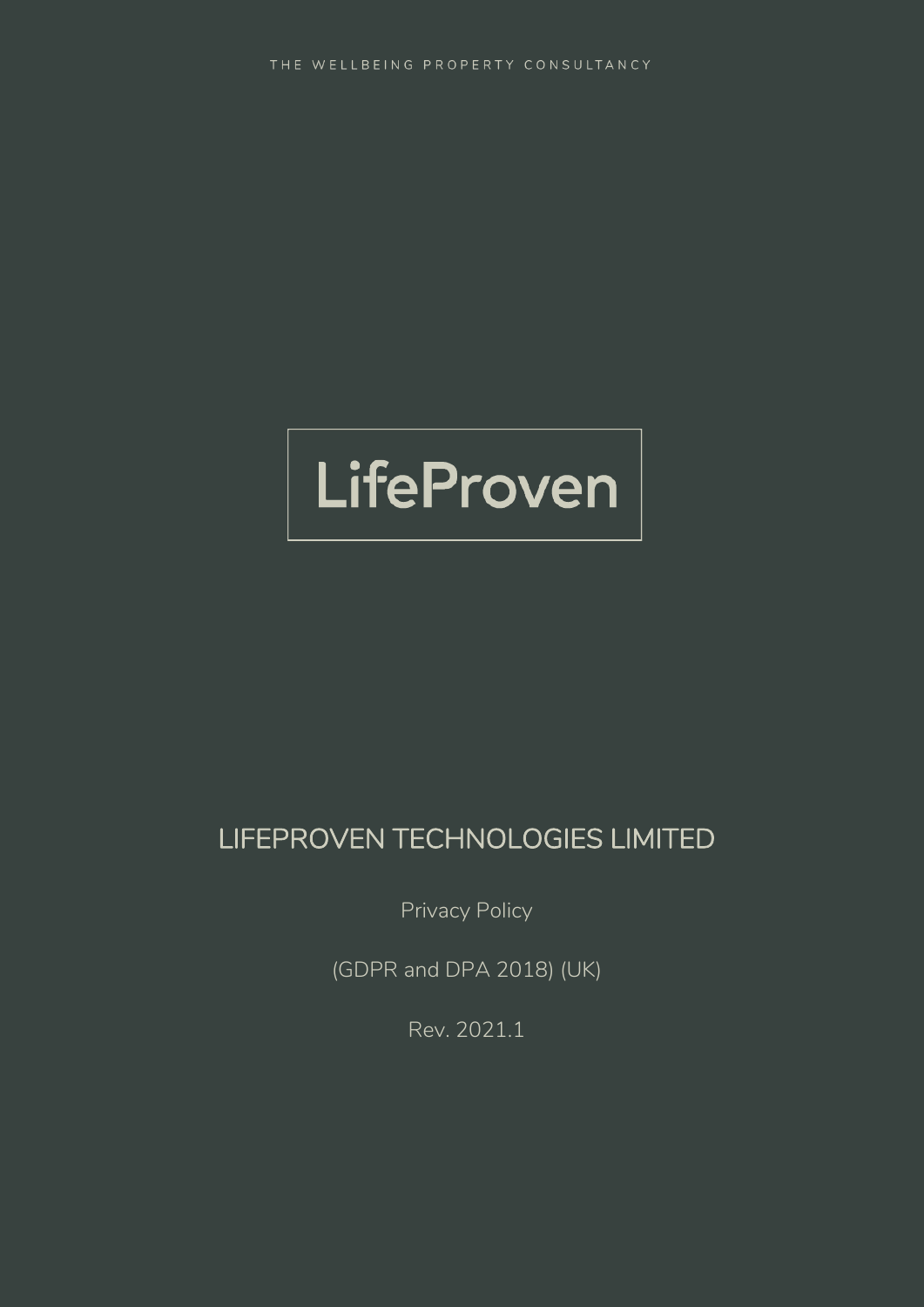# Introduction

Welcome to LifeProven Technologies Limited's (LifeProven) privacy policy.

LifeProven respects your privacy and is committed to protecting your personal data. This privacy policy will inform you as to how we look after your personal data when you visit our website (regardless of where you visit it from) and tell you about your privacy rights and how the law protects you.

This privacy policy is provided in a layered format so you can click through to the specific areas set out below. Alternatively, you can download a pdf version of the policy here: www.lifeproven.co.uk. Please also use the Glossary to understand the meaning of some of the terms used in this privacy policy.

- 1. [IMPORTANT INFORMATION AND WHO WE ARE]
- 2. [THE DATA WE COLLECT ABOUT YOU]
- 3. [HOW IS YOUR PERSONAL DATA COLLECTED?]
- 4. [HOW WE USE YOUR PERSONAL DATA]
- 5. [DISCLOSURES OF YOUR PERSONAL DATA]
- 6. [INTERNATIONAL TRANSFERS]
- 7. [DATA SECURITY]
- 8. [DATA RETENTION]
- 9. [YOUR LEGAL RIGHTS]
- 10. [GLOSSARY]

# Important information and who we are

# Purpose of this privacy policy

This privacy policy aims to give you information on how LifeProven collects and processes your personal data through your use of this website, completion of surveys and sharing of application data including any data you may provide through this website, smartphone applications, fitness trackers and when you take part in a survey or indicate an interest in receiving further information.

This website and our surveys are not intended for children and we do not knowingly collect data relating to children.

It is important that you read this privacy policy together with any other privacy policy or fair processing policy we may provide on specific occasions when we are collecting or processing personal data about you so that you are fully aware of how and why we are using your data.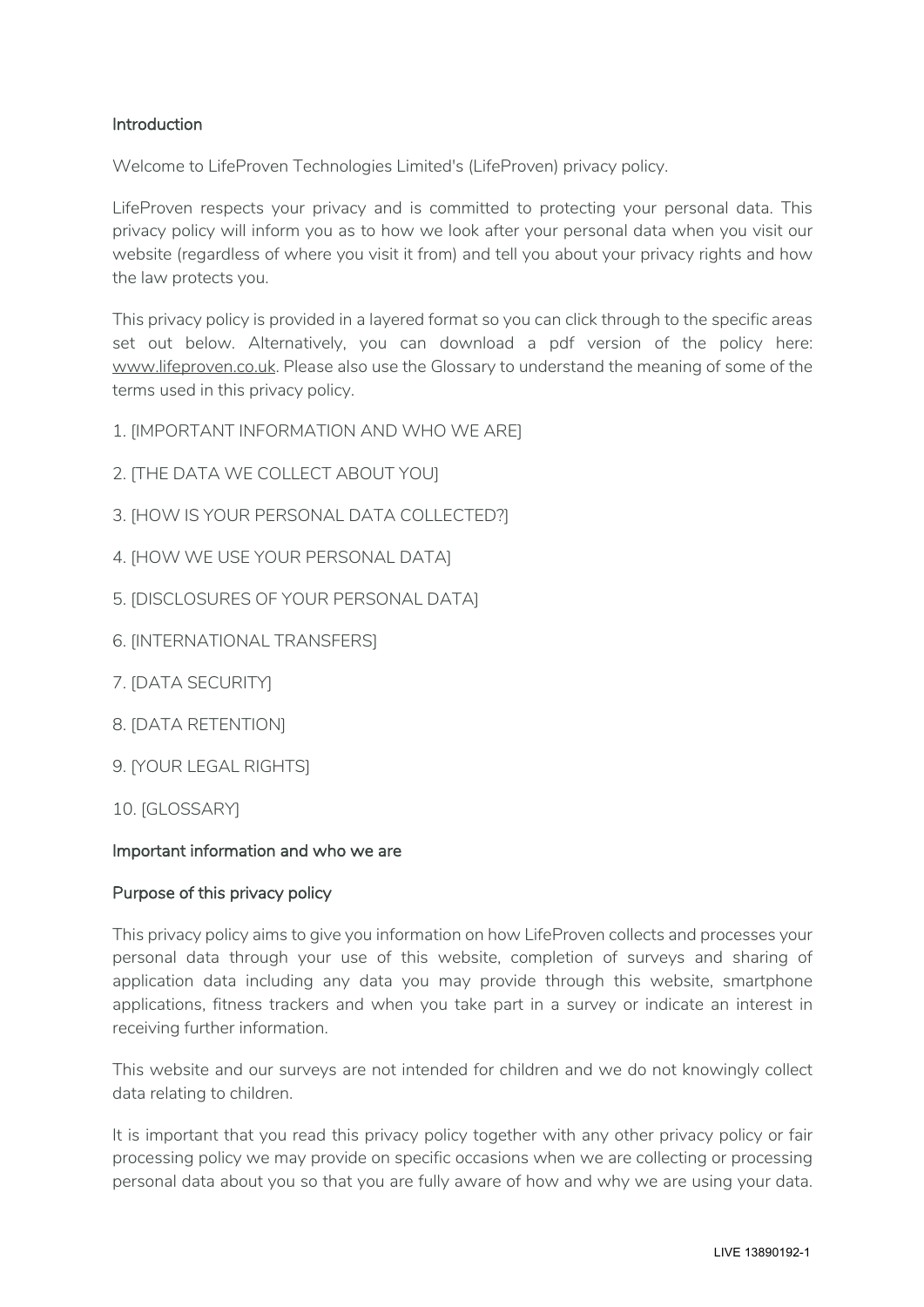This privacy policy supplements other notices and privacy policies and is not intended to override them.

# **Controller**

LifeProven Technologies Limited is the controller and responsible for your personal data (collectively referred to as "LifeProven", "we", "us" or "our" in this privacy policy).

This privacy policy is issued on behalf of LifeProven but there is more than one company in our group. When we mention ["COMPANY"], "we", "us" or "our" in this privacy policy, we are referring to the relevant company in the group responsible for processing your data. LifeProven Technologies Limited is the controller and responsible for this website.

We have appointed a data protection officer (DPO) who is responsible for overseeing questions in relation to this privacy policy. If you have any questions about this privacy policy, including any requests to exercise your legal rights, please contact the DPO using the details set out below.

# Contact details

If you have any questions about this privacy policy or our privacy practices, please contact our DPO in the following ways:

Full name of legal entity: LifeProven Technologies Limited

Email address: jordan@lifeproven.co.uk

Postal address: Grosvenor Lodge, 72 Grosvenor Road, Tunbridge Wells, Kent TN1 2AZ

You have the right to make a complaint at any time to the Information Commissioner's Office (ICO), the UK supervisory authority for data protection issues (www.ico.org.uk). We would, however, appreciate the chance to deal with your concerns before you approach the ICO so please contact us in the first instance.

Changes to the privacy policy and your duty to inform us of changes

We keep our privacy policy under regular review. This version was last updated on 31 March 2021. Historic versions can be obtained by contacting us.

It is important that the personal data we hold about you is accurate and current. Please keep us informed if your personal data changes during your relationship with us.

# Third-party links

This website may include links to third-party websites, plug-ins and applications, including our survey. Clicking on those links or enabling those connections may allow third parties to collect or share data about you. Unless the third-party websites are processing data upon our instructions and we have identified them as such, we do not control these third-party websites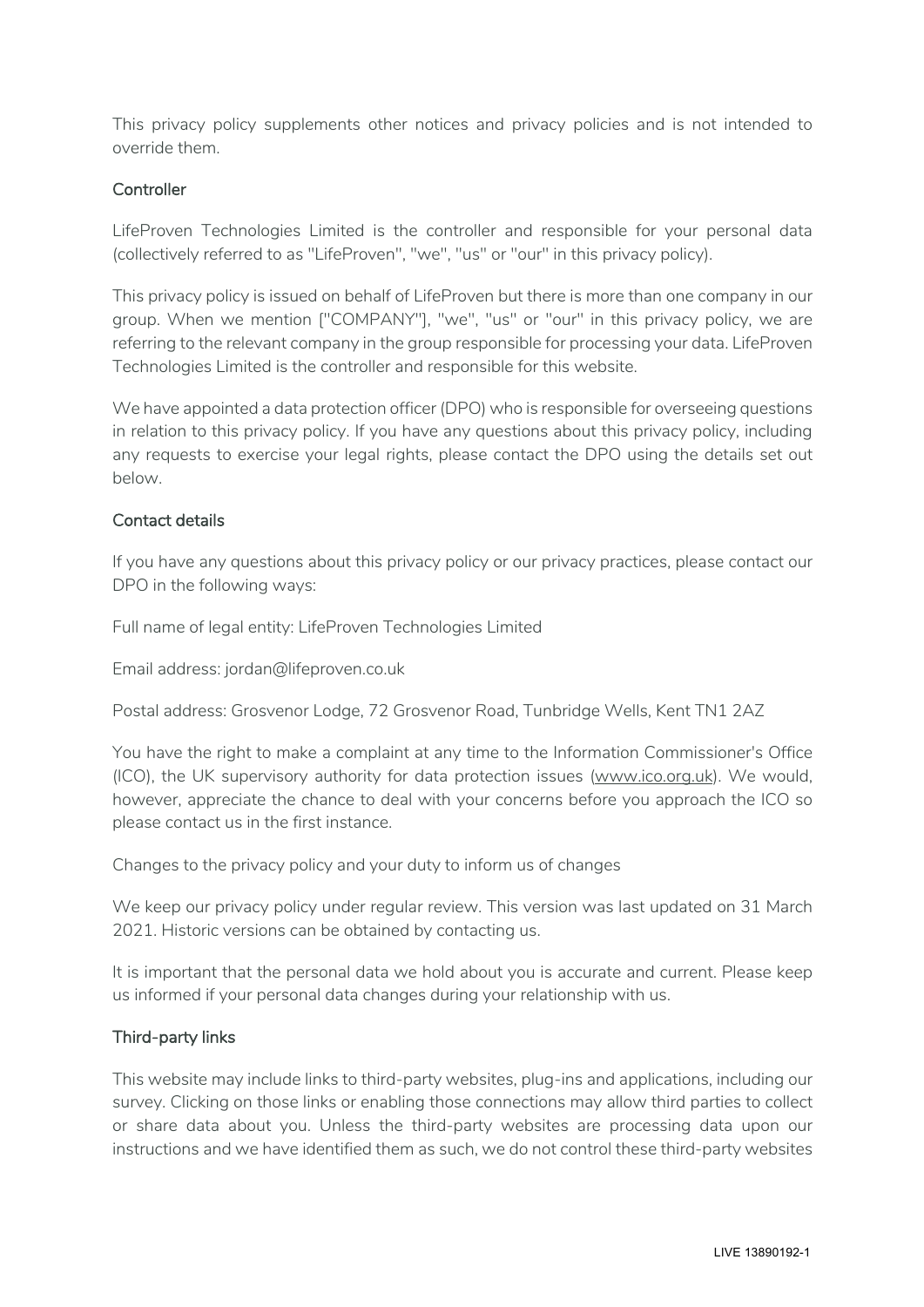and are not responsible for their privacy statements. When you leave our website, we encourage you to read the privacy policy of every website you visit.

# The data we collect about you

Personal data, or personal information, means any information about an individual from which that person can be identified. It does not include data where the identity has been removed (anonymous data).

We may collect, use, store and transfer different kinds of personal data about you which we have grouped together as follows:

- Identity Data includes first name, last name, username or similar identifier, marital status, title, date of birth and gender.
- Property Data includes home address, house type, number of bedrooms, home location
- Contact Data includes home address, email address and telephone numbers.
- Transaction Data includes username and password, data regarding completion of surveys.
- Technical Data includes internet protocol (IP) address, your login data, browser type and version, time zone setting and location, browser plug-in types and versions, operating system and platform, and other technology on the devices you use to access this website].
- Profile Data includes your username and password, your interests, preferences, feedback and survey responses.
- Health Data includes statements about your physical and mental wellbeing, exercise, nutrition and diet and sleep patterns
- Usage Data includes information about how you use our website and survey.
- Marketing and Communications Data includes your preferences in receiving marketing from us and our third parties and your communication preferences.

We also collect, use and share Aggregated Data such as statistical or demographic data for any purpose. Aggregated Data could be derived from your personal data but is not considered personal data in law as this data will not directly or indirectly reveal your identity. For example, we may aggregate your Usage Data to calculate the percentage of users accessing a specific website feature. However, if we combine or connect Aggregated Data with your personal data so that it can directly or indirectly identify you, we treat the combined data as personal data which will be used in accordance with this privacy policy.

We collect Special Categories of Personal Data about you (this includes details about your health and sex life).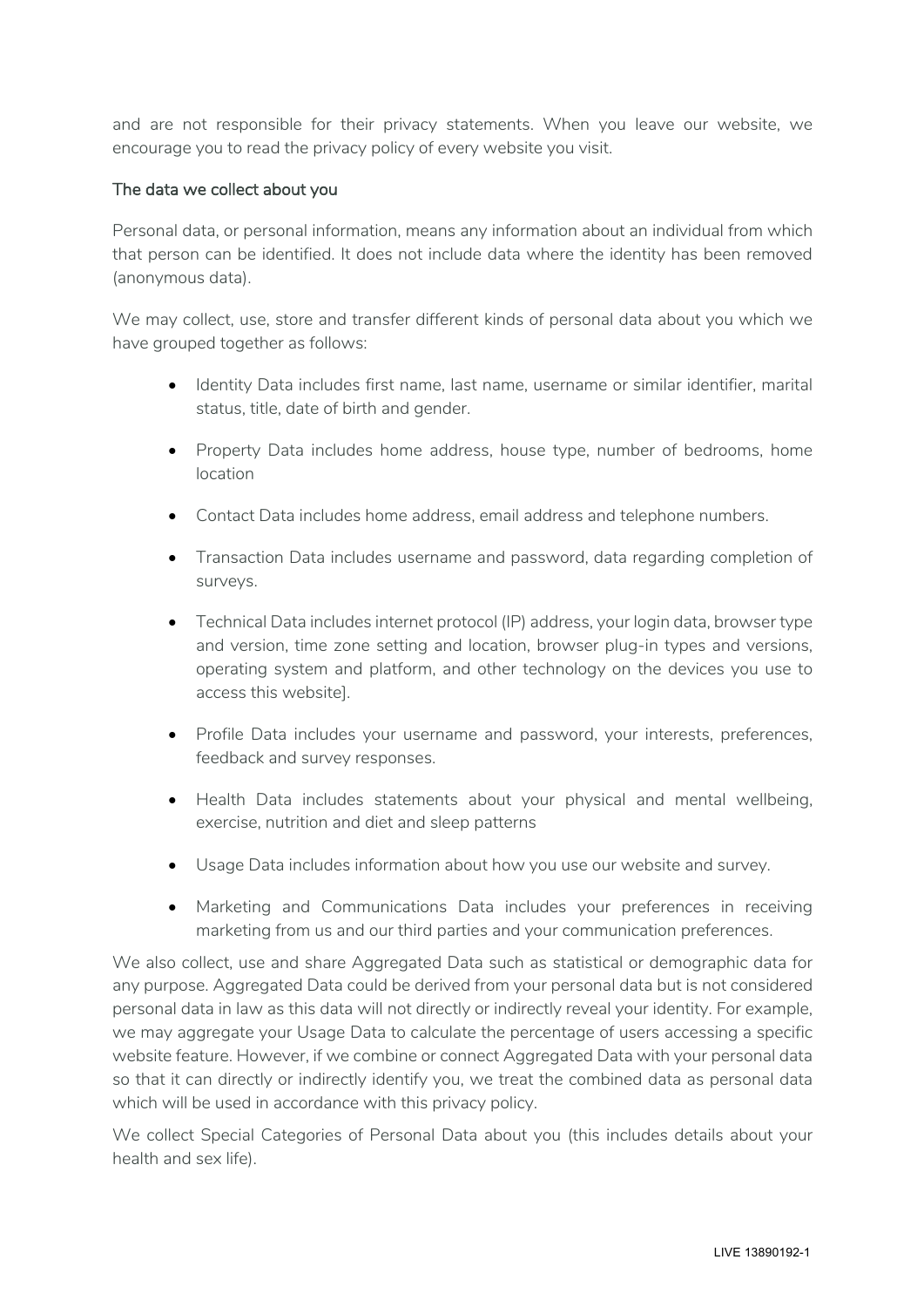We do not collect any information about criminal convictions and offences.

# If you fail to provide personal data

Where we need to collect personal data by law, or under the terms of a contract we have with you, and you fail to provide that data when requested, we may not be able to perform the contract we have or are trying to enter into with you (for example, to provide you with goods or services or access to the benefits of a research project). In this case, we may have to cancel a product or service or benefit of a research project you have with us but we will notify you if this is the case at the time.

# How is your personal data collected?

We use different methods to collect data from and about you including through:

- Direct interactions. You may give us your Identity, Contact and Profile Data by filling in forms and surveys or by corresponding with us by post, phone, email or otherwise. This includes personal data you provide when you:
	- o create an account on our website
	- o subscribe to our service or publications
	- o participate in a research project
	- o enter a survey
	- o request marketing to be sent to you; or
	- o give us feedback or contact us.
- Smartphone applications or personal fitness devices. We may automatically interrogate such applications or devices for personal data about your physical movements, sleep patterns or medical indicators such as heart rate. We may ask you to download information from such devices and send it to us or we may collect the data directly from the device or using data services or other technology.
- Automated technologies or interactions. As you interact with our website, we will automatically collect Technical Data about your equipment, browsing actions and patterns. We collect this personal data by using cookies, server logs and other similar technologies. Please see our cookie policy for further details.
- Third parties or publicly available sources. We will receive personal data about you from third parties as set out below:
	- o Technical Data from analytics providers such as Google based outside the UK and EEA;
	- o Transaction Data from providers of technical, and survey services such as Qualtrics and Wix.com based outside the UK and EEA.
	- o Technical Data from technical service providers such as Wix.com based outside the UK and EEA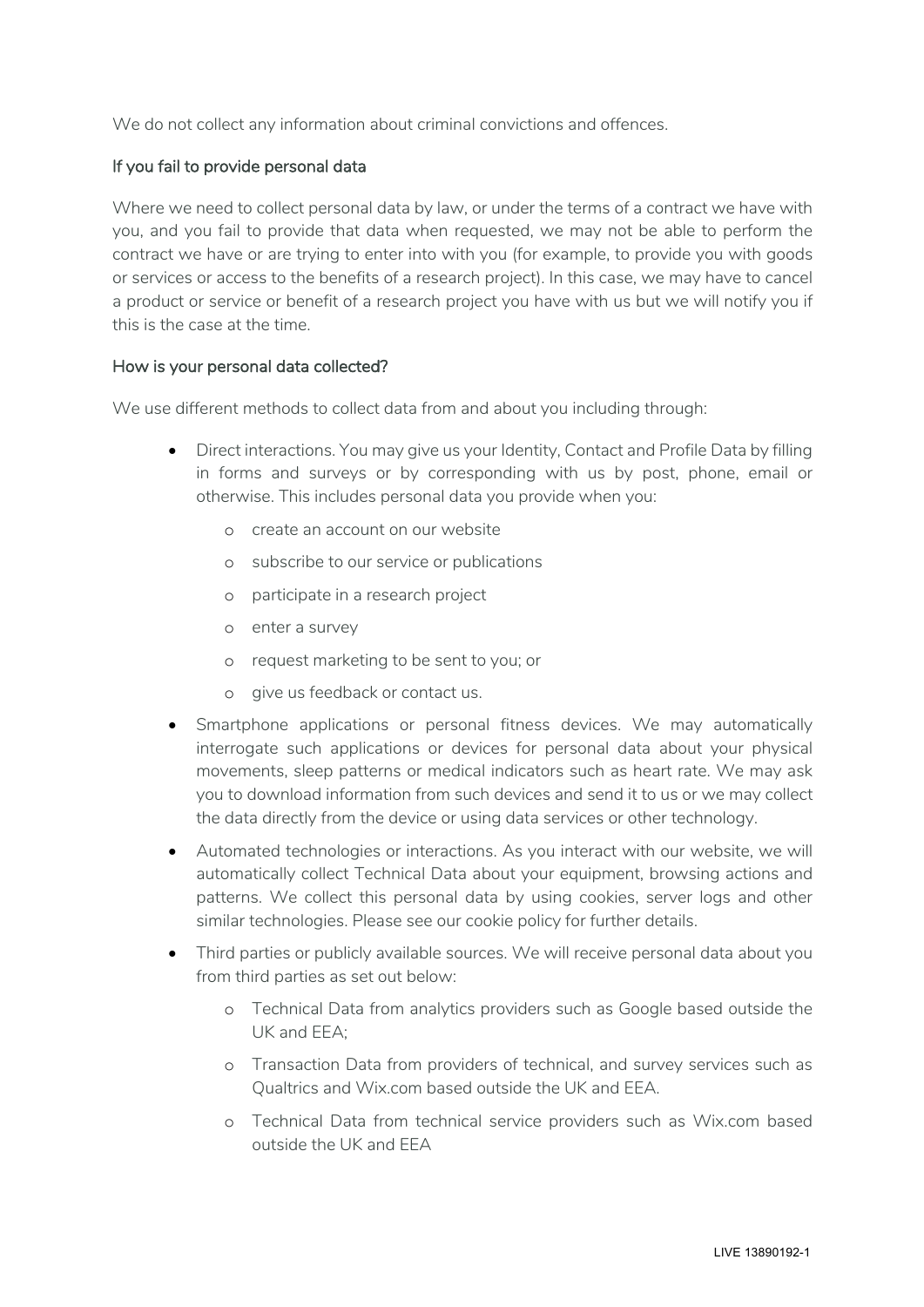- o Contact, Financial and Transaction Data from providers of third party products and services based inside the UK
- o Contact Data from third party partners such as social housing authorities, local authorities and land owners based in the UK.

### How we use your personal data

We will only use your personal data when the law allows us to. Most commonly, we will use your personal data in the following circumstances:

- Where we need to perform the contract we are about to enter into or have entered into with you.
- Where it is necessary for our legitimate interests (or those of a third party) and your interests and fundamental rights do not override those interests.
- Where we need to comply with a legal obligation.
- Where we have your consent to do so.

To find out more about the types of lawful basis that we will rely on to process your personal data, please refer to the glossary.

Generally, we do not rely on consent as a legal basis for processing your personal data although we will get your consent before sending third party direct marketing communications to you via email or text message. Specifically, we do rely on consent as a legal basis for processing special category data including health and sex life data.

You have the right to withdraw consent to marketing and processing of your health and sex life data, at any time by contacting us.

# Purposes for which we will use your personal data

We have set out below, in a table format, a description of all the ways we plan to use your personal data, and which of the legal bases we rely on to do so. We have also identified what our legitimate interests are where appropriate.

Note that we may process your personal data for more than one lawful ground depending on the specific purpose for which we are using your data. Please contact us if you need details about the specific legal ground we are relying on to process your personal data where more than one ground has been set out in the table below: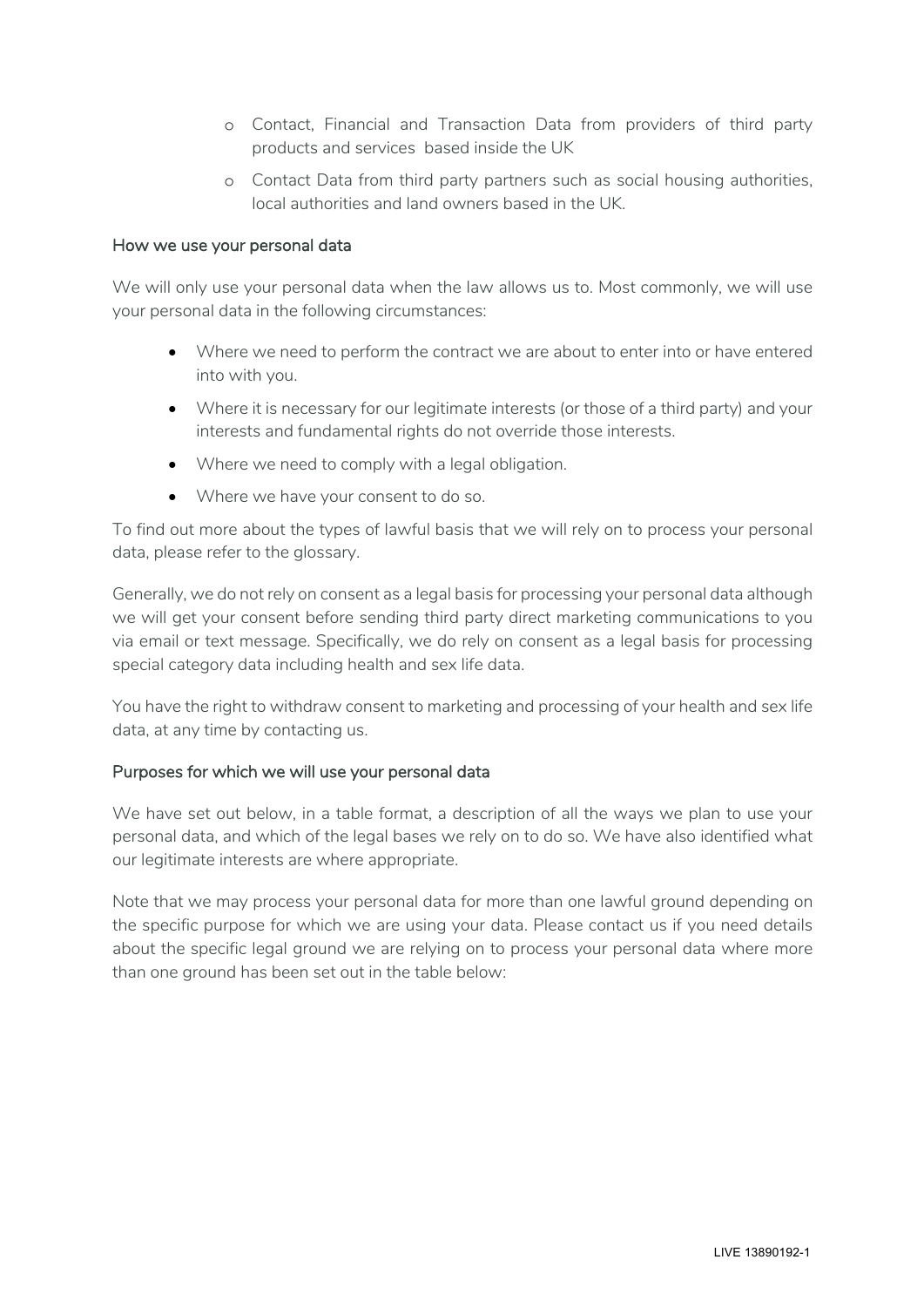| Purpose/Activity                                                                                                                                                                                                                                                                                | Type of data                                                             | Lawful<br>basis<br>for<br>processing<br>including<br>basis<br>legitimate<br>of<br>interest                                                                                                                                                                                                                                                                                                             | <b>Retention Period</b> |
|-------------------------------------------------------------------------------------------------------------------------------------------------------------------------------------------------------------------------------------------------------------------------------------------------|--------------------------------------------------------------------------|--------------------------------------------------------------------------------------------------------------------------------------------------------------------------------------------------------------------------------------------------------------------------------------------------------------------------------------------------------------------------------------------------------|-------------------------|
| To register you as a<br>website user                                                                                                                                                                                                                                                            | (a) Transaction                                                          | Performance of a contract<br>with you $-$ to provide<br>surveys, either one-off or<br>ongoing or for you to<br>participate in a research<br>project                                                                                                                                                                                                                                                    | 7 years                 |
| To<br>manage<br>our<br>relationship with you<br>which will include:<br>(a) Notifying you about<br>changes to our terms or<br>privacy policy<br>(b) Asking you to leave<br>review or take a<br>a<br>survey<br>Managing<br>(c)<br>vour<br>consent and cookies<br>Sending<br>(d)<br>you<br>devices | (a) Identity<br>(b) Contact<br>(c) Profile<br>(d) Marketing              | (a) Performance of a<br>contract with you - to<br>provide surveys, either<br>one-off or ongoing or for<br>you to participate in a<br>research project<br>(b) Necessary to comply<br>with a legal obligation<br>(c) Necessary for our<br>legitimate interests<br>(to<br>keep our records updated<br>study<br>how<br>and<br>to<br>respondents feel about<br>their<br>environment,<br>activities or homes | 7 years                 |
| To<br>enable<br>you<br>to<br>complete a survey                                                                                                                                                                                                                                                  | (a) Identity<br>(b) Contact<br>(c) Profile<br>(d) Usage<br>(e) Marketing | Performance of a<br>(a)<br>contract with you - to<br>provide surveys, either<br>one-off or ongoing or for<br>you to participate in a<br>research project<br>(b) Necessary for our<br>legitimate interests<br>(to<br>study how respondents<br>about<br>feel<br>their<br>environment, activities or<br>homes                                                                                             | 7 years                 |
| To use data analytics to<br>inform<br>businesses,<br>construction industry,                                                                                                                                                                                                                     | (a) Identity                                                             | (a) Necessary for our<br>legitimate interests<br>(to<br>study how respondents                                                                                                                                                                                                                                                                                                                          | Indefinitely            |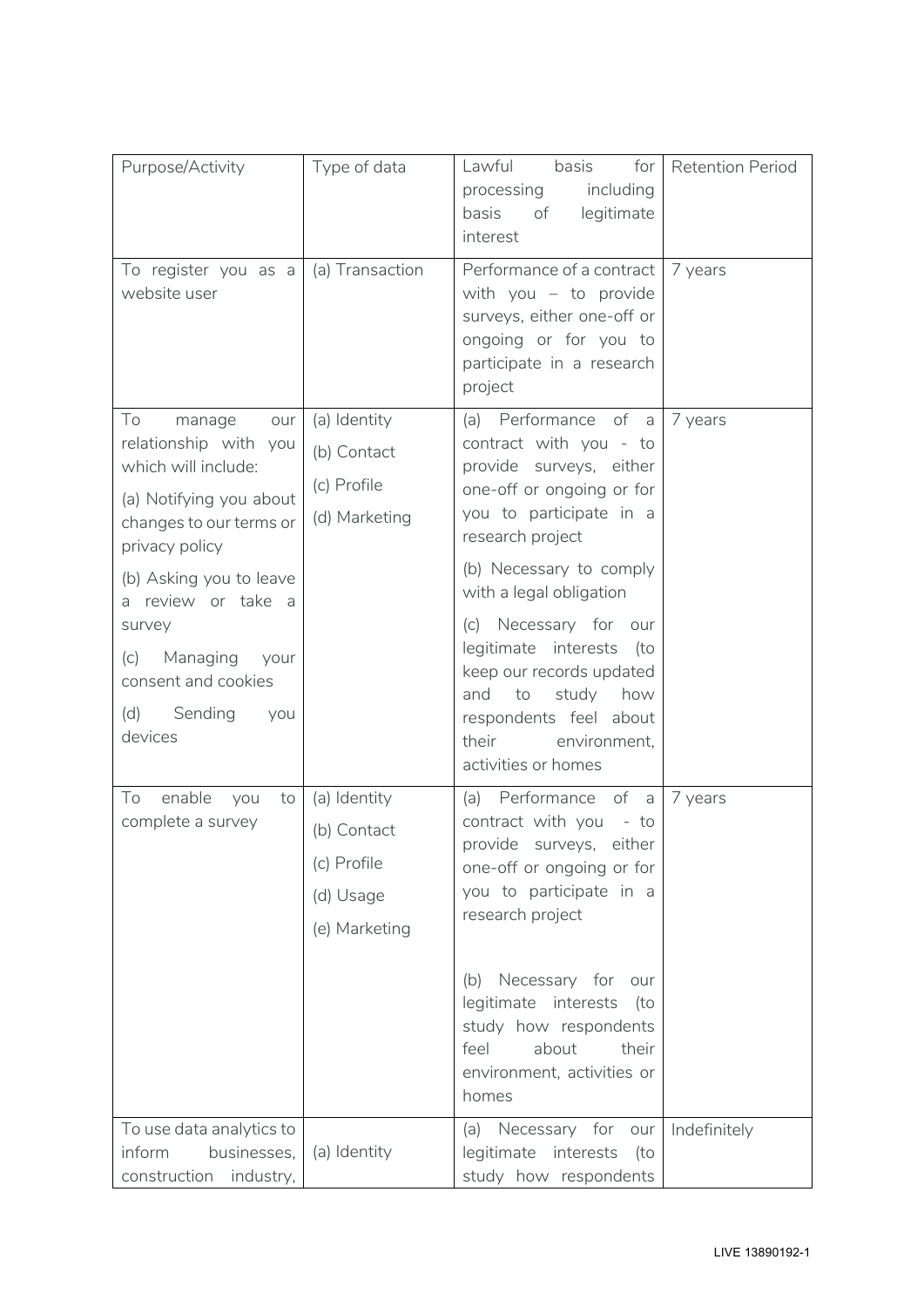| land owners, housing<br>developers and social<br>housing<br>landlords<br>about how property,<br>activity, homes<br>and<br>health interact                                                                                                                                | (b) Profile<br>(c) Property<br>(d) Health<br>(e) Sex Life<br>Life purpose<br>(f)<br>Financial<br>and<br>Planning | feel<br>about<br>their<br>environment, activities or<br>homes)                                                                                                                                                                                                                                      |                    |
|--------------------------------------------------------------------------------------------------------------------------------------------------------------------------------------------------------------------------------------------------------------------------|------------------------------------------------------------------------------------------------------------------|-----------------------------------------------------------------------------------------------------------------------------------------------------------------------------------------------------------------------------------------------------------------------------------------------------|--------------------|
| administer<br>To<br>and<br>protect our<br>business<br>this<br>website<br>and<br>(including<br>troubleshooting,<br>data<br>analysis,<br>testing,<br>system maintenance,<br>support, reporting and<br>hosting of data)<br>To use data analytics to<br>improve our website, | (a) Identity<br>(b) Contact<br>(c) Transaction<br>(d) Technical<br>(a) Technical<br>(b) Usage                    | Necessary for<br>(a)<br>our<br>legitimate interests<br>(for<br>running<br>business,<br>our<br>provision<br>of<br>administration<br> T <br>and<br>services,<br>network<br>security,)<br>(b) Necessary to comply<br>with a legal obligation<br>for<br>Necessary<br>our<br>legitimate interests<br>(to | 3 years<br>3 years |
| products/services,<br>marketing,<br>customer<br>relationships<br>and<br>experiences                                                                                                                                                                                      |                                                                                                                  | define types of customers<br>for our products<br>and<br>to keep<br>services,<br>our<br>updated<br>website<br>and<br>relevant, to develop our<br>business and to inform<br>our marketing strategy)                                                                                                   |                    |
| To make suggestions<br>and recommendations<br>to you about goods or<br>services that may be of<br>interest to you                                                                                                                                                        | (a) Identity<br>(b) Contact<br>(c) Technical<br>(d) Usage<br>(e) Profile<br>(f) Marketing                        | for<br>Necessary<br>our<br>legitimate<br>interests<br>(to<br>develop<br>our<br>products/services<br>and<br>grow our business and<br>inform<br>business<br>our<br>strategy)                                                                                                                          | 1 year             |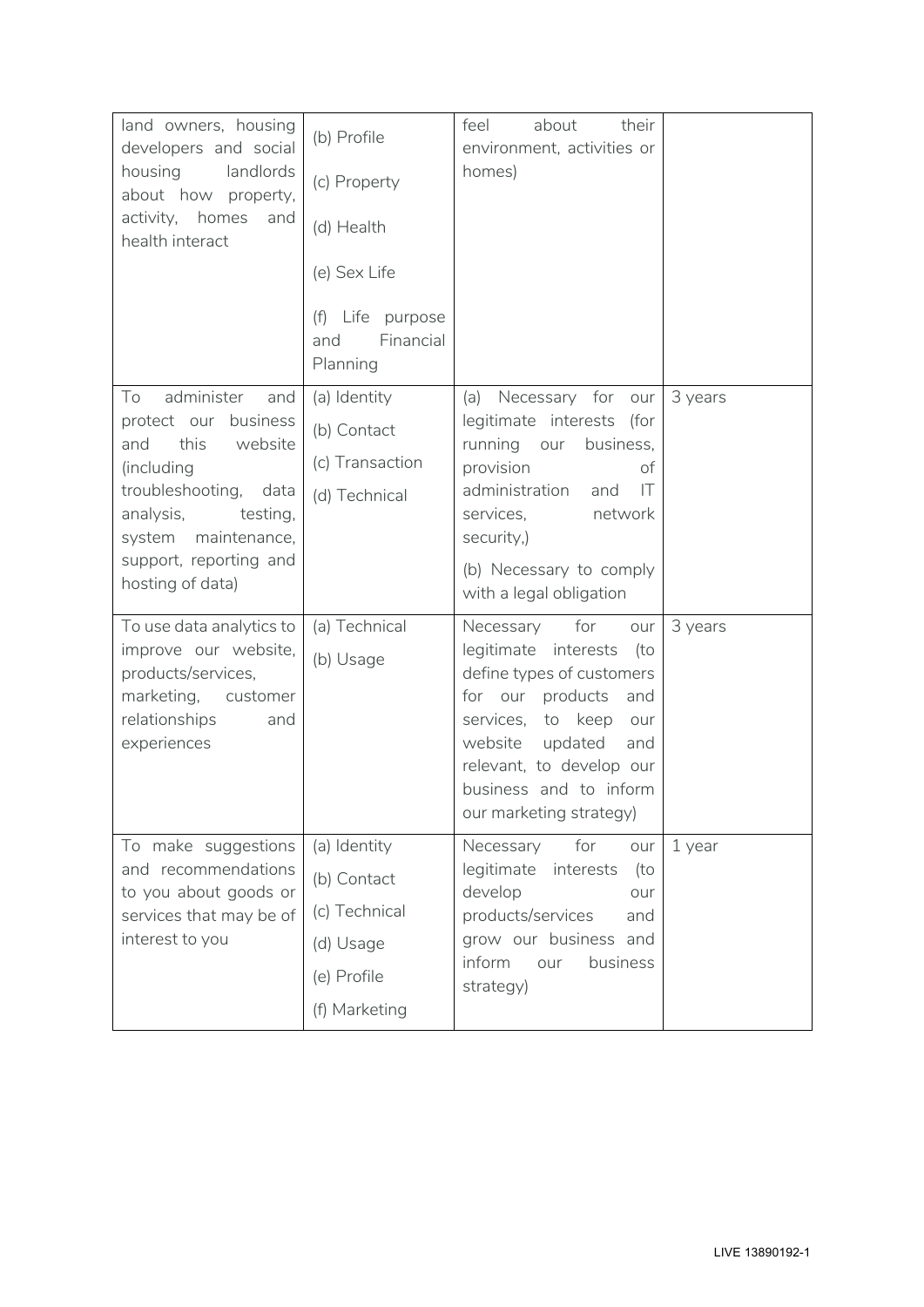# Marketing

We strive to provide you with choices regarding certain personal data uses, particularly around marketing and advertising. We have established the following personal data control mechanisms:

#### Promotional offers from us

We may use your Identity, Contact, Technical, Usage, Marketing and Profile Data to form a view on what we think you may want or need, or what may be of interest to you. This is how we decide which products, services and offers may be relevant for you (we call this marketing).

You will receive marketing communications from us if you have requested information from us and you have not opted out of receiving that marketing.

#### Third-party marketing

We will get your express opt-in consent before we share your personal data with any third party for marketing purposes.

#### Opting out

- You can ask us or third parties to stop sending you marketing messages at any time by following the opt-out links on any marketing message sent to you OR by contacting us at any time.
- Where you opt out of receiving these marketing messages, this will not apply to personal data provided to us as a result of completing a survey.

### Cookies

You can set your browser to refuse all or some browser cookies, or to alert you when websites set or access cookies. If you disable or refuse cookies, please note that some parts of this website may become inaccessible or not function properly. For more information about the cookies we use, please see cookie settings.

#### Change of purpose

We will only use your personal data for the purposes for which we collected it, unless we reasonably consider that we need to use it for another reason and that reason is compatible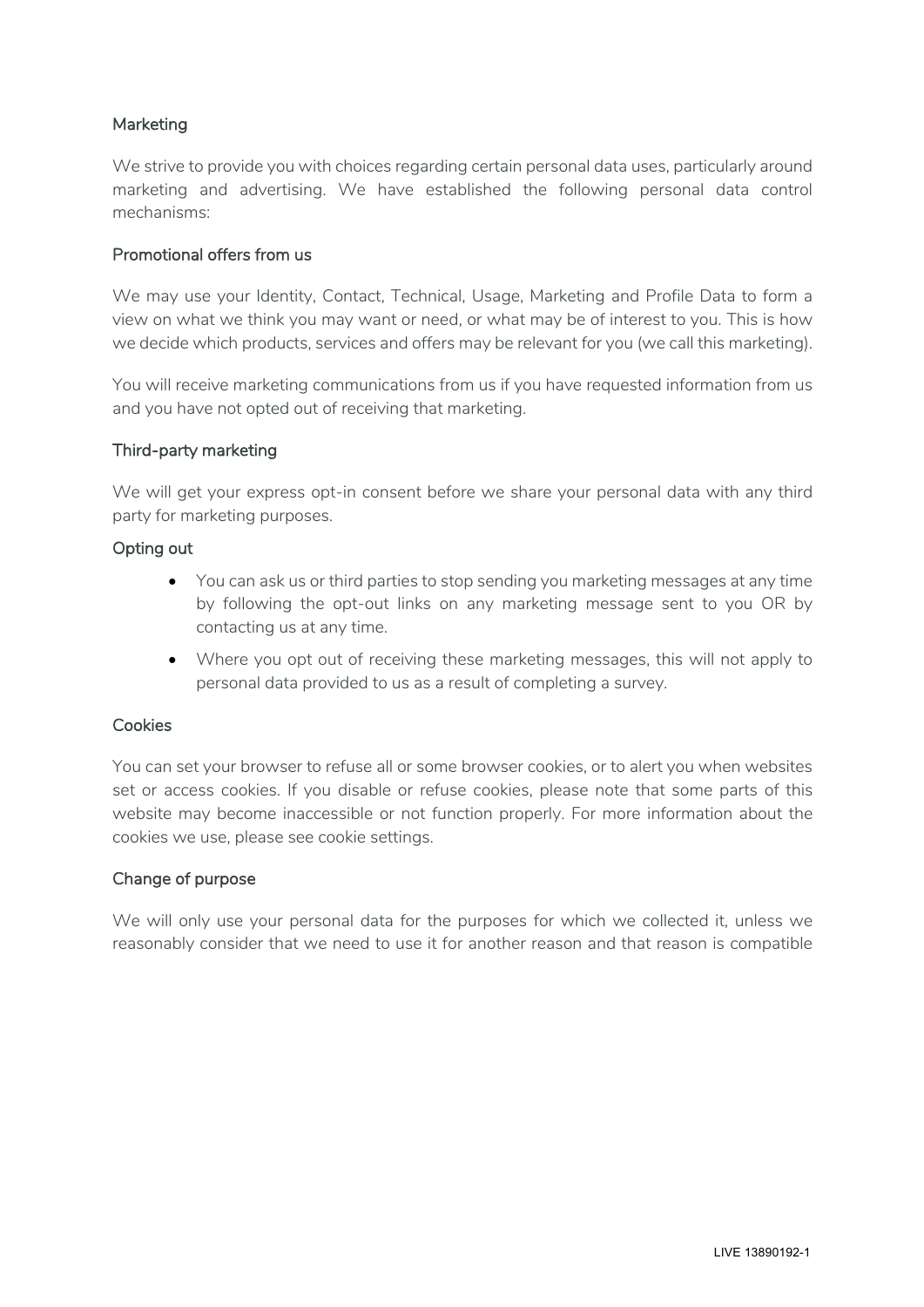with the original purpose. If you wish to get an explanation as to how the processing for the new purpose is compatible with the original purpose, please contact us.

If we need to use your personal data for an unrelated purpose, we will notify you and we will explain the legal basis which allows us to do so.

Please note that we may process your personal data without your knowledge or consent, in compliance with the above rules, where this is required or permitted by law.

#### Disclosures of your personal data

We may share your personal data with the parties set out below for the purposes set out in the table "Purposes for which we will use your personal data" above.

- Group companies companies that control, are controlled by or share control with LifeProven.
- External Third Parties such as providers of goods and services, clients (such as land owners and social housing associations), research partners and academic institutions
- Third parties to whom we may choose to sell, transfer or merge parts of our business or our assets. Alternatively, we may seek to acquire other businesses or merge with them. If a change happens to our business, then the new owners may use your personal data in the same way as set out in this privacy policy.
- We require all third parties to respect the security of your personal data and to treat it in accordance with the law. We do not allow our third-party service providers to use your personal data for their own purposes and only permit them to process your personal data for specified purposes and in accordance with our instructions.

#### International transfers

- Some of our external third parties are based outside the UK and EEA so their processing of your personal data will involve a transfer of data outside the UK and EEA.
- Whenever we transfer your personal data out of the UK and EEA, we ensure a similar degree of protection is afforded to it by ensuring at least one of the following safeguards is implemented
- We will only transfer your personal data to countries that have been deemed to provide an adequate level of protection for personal data by the UK.
- Where we use certain service providers, we may use standard contractual clauses approved by the UK and European Commission which give personal data the same protection it has in UK and Europe. Please contact us if you want further information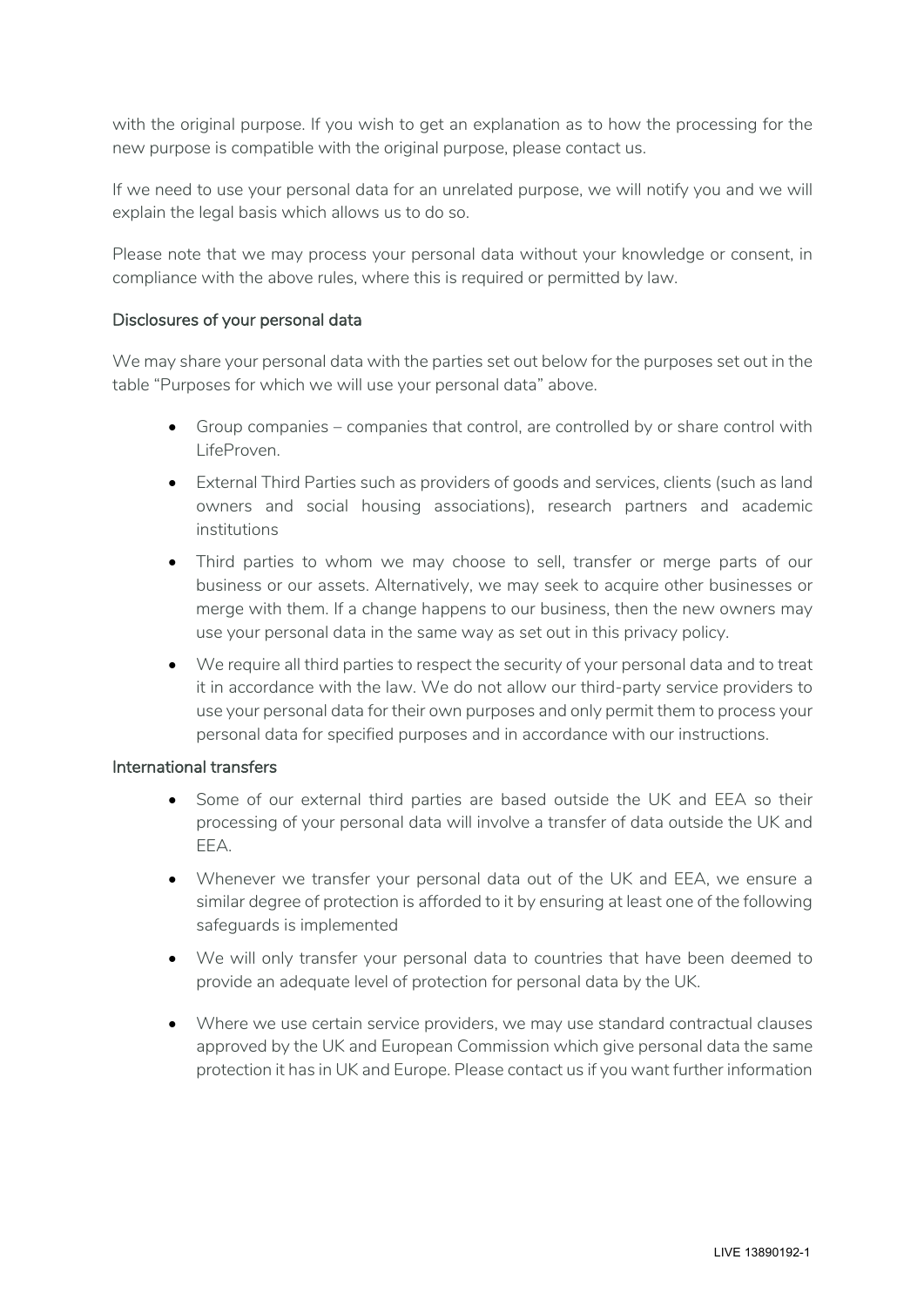on the specific mechanism used by us when transferring your personal data out of the UK and EEA.

# Pseduonymisation

Where appropriate, we have put in place measures to technologically and organisationally separate personally identifying data from other data. We limit access to the data-mapping key (that would allow the data to be re-identified) and keep the data-mapping key secure. We would only re-identify data where it was necessary and lawful. It is expected the circumstances under which data would be re-identified are rare.

# Data security

We have put in place appropriate security measures to prevent your personal data from being accidentally lost, used or accessed in an unauthorised way, altered or disclosed. In addition, we limit access to your personal data to those employees, agents, contractors and other third parties who have a business need to know. They will only process your personal data on our instructions and they are subject to a duty of confidentiality.

We have put in place procedures to deal with any suspected personal data breach and will notify you and any applicable

# Data retention

# How long will you use my personal data for?

We will only retain your personal data for as long as reasonably necessary to fulfil the purposes we collected it for, including for the purposes of satisfying any legal, regulatory, tax, accounting or reporting requirements. We may retain your personal data for a longer period in the event of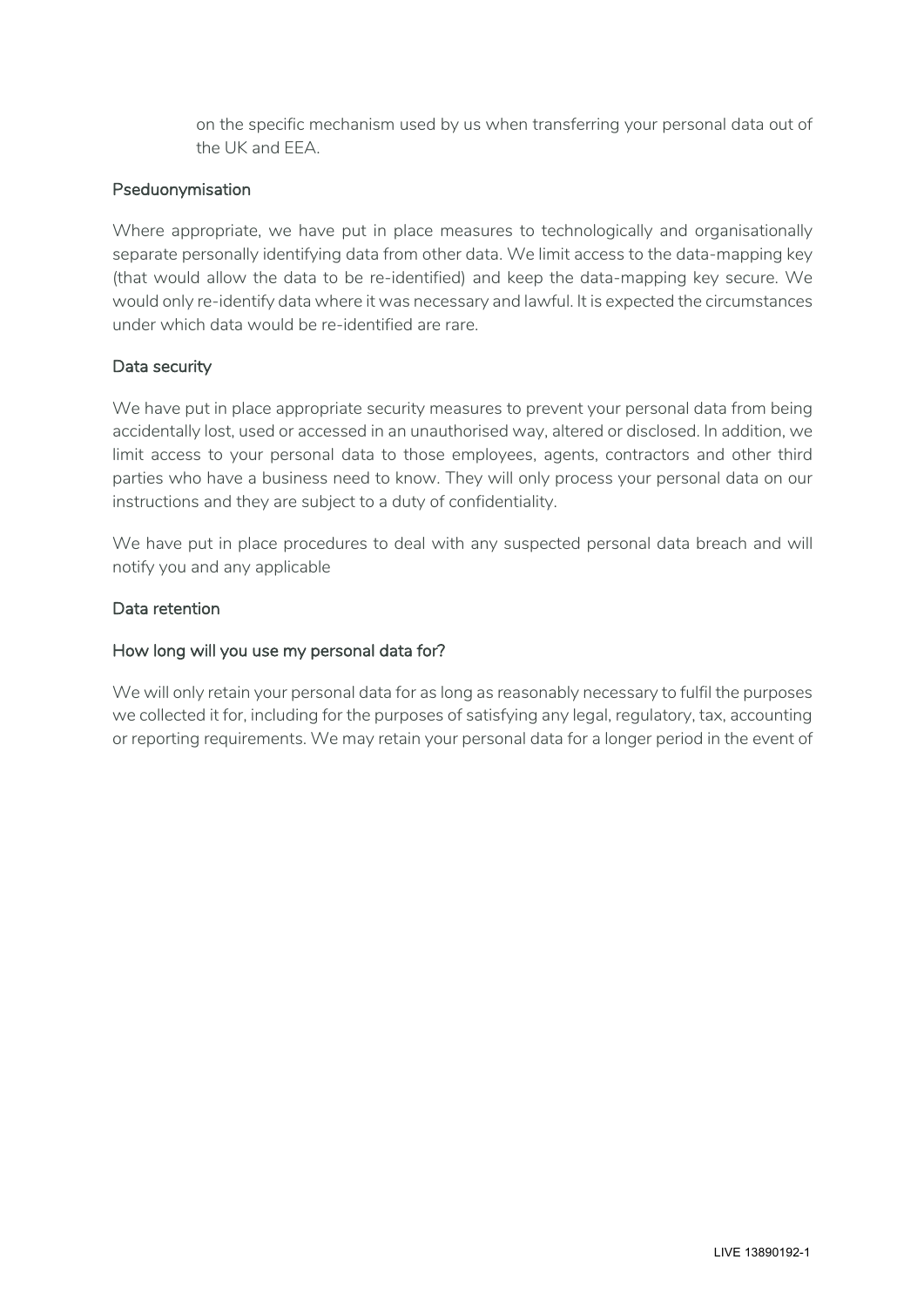a complaint or if we reasonably believe there is a prospect of litigation in respect to our relationship with you.

To determine the appropriate retention period for personal data, we consider the amount, nature and sensitivity of the personal data, the potential risk of harm from unauthorised use or disclosure of your personal data, the purposes for which we process your personal data and

whether we can achieve those purposes through other means, and the applicable legal, regulatory, tax, accounting or other requirements.

Details of retention periods for different aspects of your personal data are set out in the table "Purposes for which we will use your personal data" above.

In some circumstances you can ask us to delete your data: see below for further information.

In some circumstances we will anonymise your personal data (so that it can no longer be associated with you) for research or statistical purposes, in which case we may use this information indefinitely without further notice to you.

# Your legal rights

Under certain circumstances, you have rights under data protection laws in relation to your personal data. Please click on the links below to find out more about these rights:

- [Request access to your personal data] https://ico.org.uk/your-data-matters/yourright-to-get-copies-of-your-data/.
- [Request correction of your personal data] https://ico.org.uk/your-datamatters/your-right-to-get-your-data-corrected/.
- [Request erasure of your personal data] https://ico.org.uk/your-data-matters/yourright-to-get-your-data-deleted/.
- [Object to processing of your personal data] https://ico.org.uk/your-datamatters/the-right-to-object-to-the-use-of-your-data/.
- [Request restriction of processing your personal data] https://ico.org.uk/fororganisations/guide-to-data-protection/guide-to-the-general-data-protectionregulation-gdpr/individual-rights/right-to-restrict-processing/.
- [Request transfer of your personal data] https://ico.org.uk/for-organisations/guideto-data-protection/guide-to-the-general-data-protection-regulationgdpr/individual-rights/right-to-data-portability/.
- [Right to withdraw consent] https://ico.org.uk/for-organisations/guide-to-dataprotection/guide-to-the-general-data-protection-regulation-gdpr/lawful-basisfor-processing/consent/.

If you wish to exercise any of the rights set out above, please contact us

• No fee usually required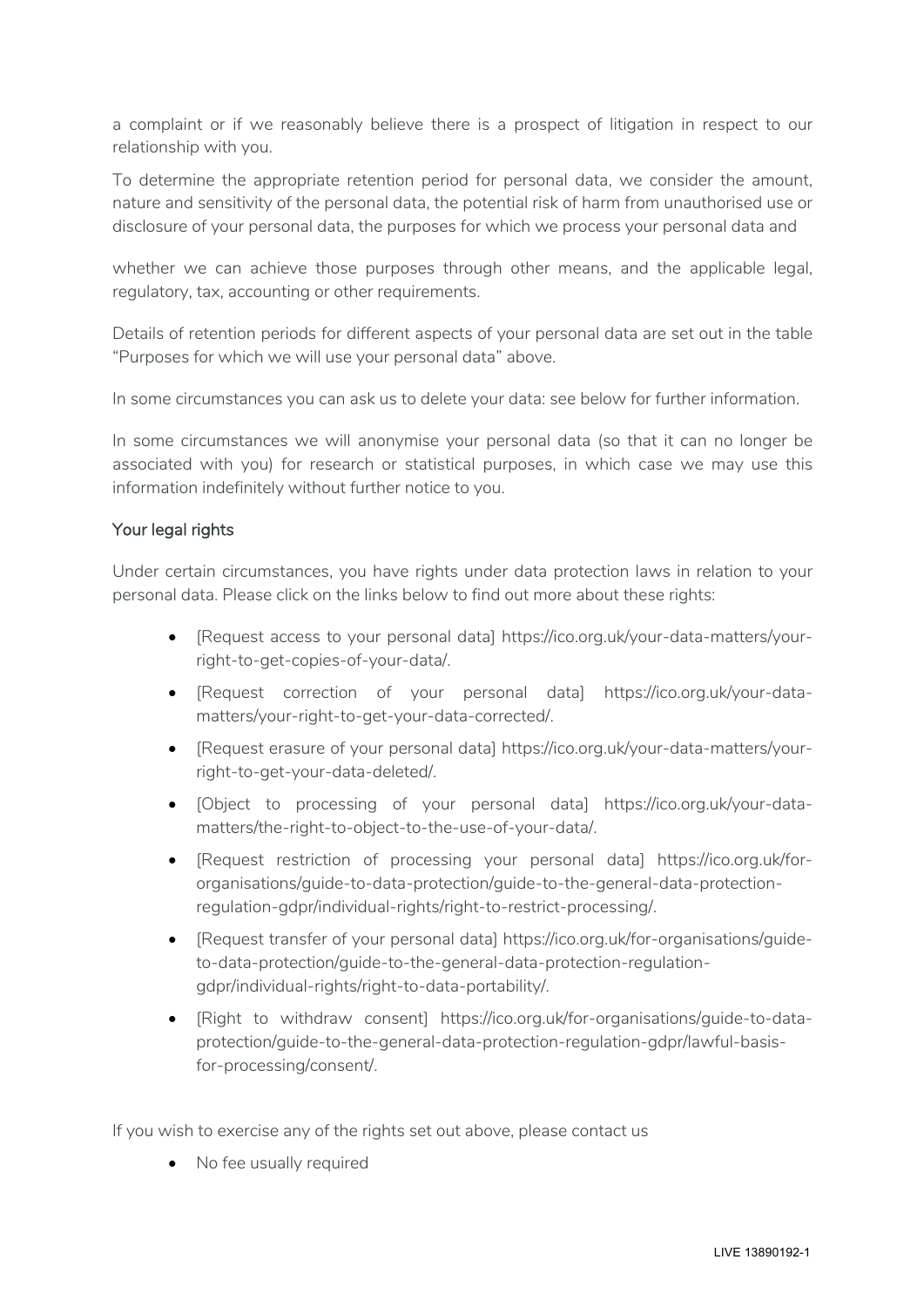You will not have to pay a fee to access your personal data (or to exercise any of the other rights). However, we may charge a reasonable fee if your request is clearly unfounded, repetitive or excessive. Alternatively, we could refuse to comply with your request in these circumstances.

What we may need from you

We may need to request specific information from you to help us confirm your identity and ensure your right to access your personal data (or to exercise any of your other rights). This is a security measure to ensure that personal data is not disclosed to any person who has no right to receive it. We may also contact you to ask you for further information in relation to your request to speed up our response.

• Time limit to respond

We try to respond to all legitimate requests within one month. Occasionally it could take us longer than a month if your request is particularly complex or you have made a number of requests. In this case, we will notify you and keep you updated.

# Glossary

# LAWFUL BASIS

Legitimate Interest means the interest of our business in conducting and managing our business to enable us to give the best service to our customers and to analyse and prepare the survey data with our stated aim of improving building and construction decision making, based on qualitative data about users health and wellbeing derived from their homes and/or environment. We make sure we consider and balance any potential impact on you (both positive and negative) and your rights before we process your personal data for our legitimate interests. We do not use your personal data for activities where our interests are overridden by the impact on you (unless we have your consent or are otherwise required or permitted to by law). You can obtain further information about how we assess our legitimate interests against any potential impact on you in respect of specific activities by contacting us.

Performance of Contract means processing your data where it is necessary for the performance of a contract to which you are a party or to take steps at your request before entering into such a contract.

Comply with a legal obligation means processing your personal data where it is necessary for compliance with a legal obligation that we are subject to.

# YOUR LEGAL RIGHTS

You have the right to:

• Request access to your personal data (commonly known as a "data subject access request"). This enables you to receive a copy of the personal data we hold about you and to check that we are lawfully processing it.